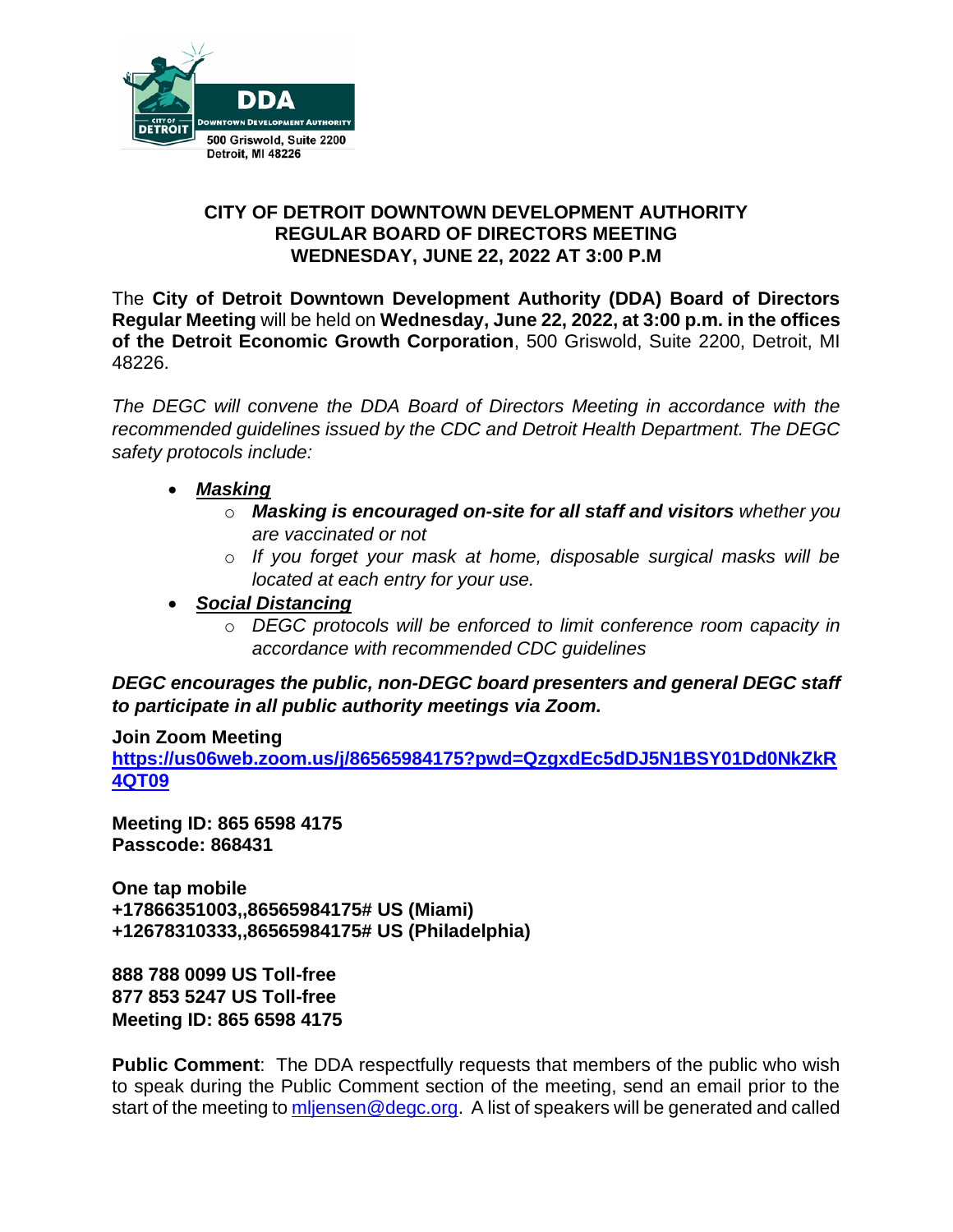

upon during the meeting in the order the requests were received. In addition, any members of the public who wish to contact members of the Downtown Development Authority to provide input or ask questions on any business that will come before the DDA may send an email to [mljensen@degc.org](mailto:mljensen@degc.org) and such input or questions will be distributed to the DDA Board of Directors.

*With advance notice of seven calendar days, the City of Detroit will provide interpreter services at public meetings, including American Sign Language, language translation and reasonable ADA accommodations. Please contact the Civil Rights, Inclusion and Opportunity Department at (313) 224-4950, through the TTY number 711, or email [crio@detroitmi.gov](mailto:crio@detroitmi.gov) to schedule these services.*